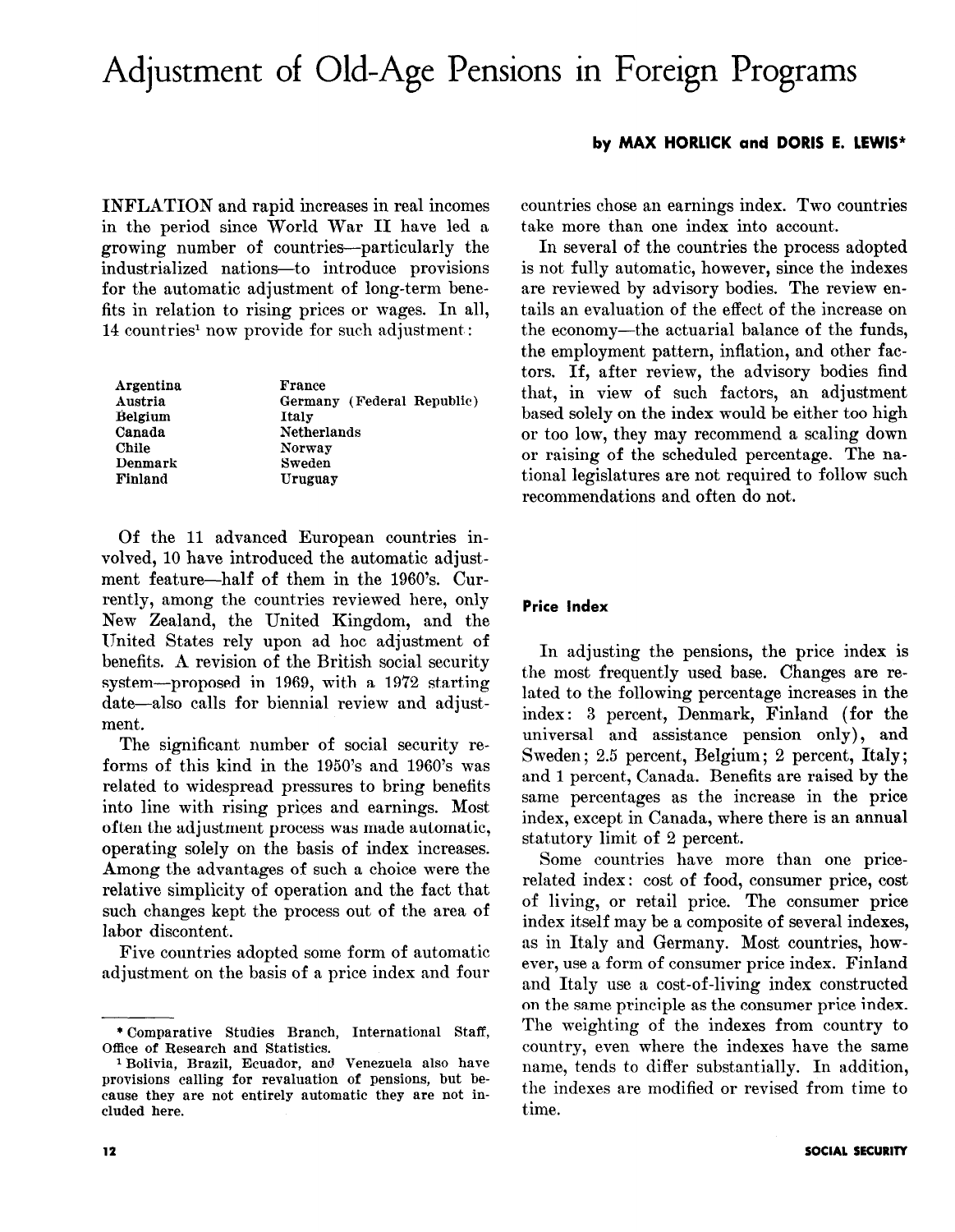#### Earnings Index

The countries that adjust benefits on the basis of changes in an earnings index are Austria, Finland (for its earnings-related pension), France, Germany, and the Netherlands. Norway employs a composite earnings-price index.

Changes in average covered earnings of insured wage and salary workers constitute the index for adjusting benefits in the "dynamic" systems of Austria and Germany. In France the adjustment is also linked with increases in average covered earnings but less directly. There the adjustment factor is based on the annual increase in the average daily cash payments made under the sickness insurance program. These payments are, in turn, computed on the basis of the covered earnings of insured wage and salary earners.

The Dutch index is based on the hourly wage rates of adult male manual workers in industry, transportation, and agriculture. The Finnish adjustment is based on the index for all wage and salary earners. Norway uses a composite of the consumer price index and an index defined as national per capita earnings of the economically active.

#### Time As a Factor

During periods of sustained inflation, the adjustment of benefits is subject to delays of varying duration, including a statutory time lag built into the procedure for the purpose of moderating benefit increases. It should be recalled that the decade covered in the accompanying table was marked by no significant recession.

Benefit adjustments may occur several times a year in Belgium, Denmark, Finland, and Sweden. In Canada, Italy, and Norway they are subject to annual changes. The Canadian adjustment goes into effect on January 1 whenever the average consumer price index for the 12 months that ended the preceding June 30 goes up 1 percent or more. The Italian adjustment shifts to a biennial basis if the cost-of-living increases by less than two points in a single year.

In most cases, the delay in benefit increases linked to an earnings index is planned to be greater than that involved in price index adjustments, because the former tend to have a more inflationary effect. In Austria, France, and Germany-all countries with earnings-related adjustments-the adjustment is annual, however. The lag between index change and benefit change ranges from 4 to 16 months for a French pensioner, from 1 to 2 years for an Austrian, and from  $3\frac{1}{2}$  to  $4\frac{1}{2}$  years for a German, depending on when the earnings index change occurred. The French and Austrian adjustment factors represent changes in average covered earnings of insured workers between two successive years. The German adjustment factor is a 3-year moving average of covered earnings.

In Norway, the base amount is adjusted every January. The consumer price index is determined by the average of consumer prices during the 12 months that ended the preceding September 30. The earnings index is determined by changes over a 3-year period in national per capita earnings from employment, including self -employment, expressed in constant crowns.

The Finnish index is based on national wages and salaries current in September of each year and the benefit adjustment takes place on January 1. The system of the Netherlands is an exception to the custom of delaying adjustments based on earnings indexes. In this country benefit adjustments are made semiannually for changes of 3 points in the index.

To compensate for greater-than-average delays in benefit adjustments and for deviations from the pattern of increase, two methods are used-the consultation process described above and ad hoc changes. The first involves the right of policymaking bodies to take more general factors into consideration and to provide an additional benefit increase, or to reduce the amount of the increase to a greater degree than the index would warrant. The second is the practice of providing benefit increases on an administrative or legislative basis in addition to those provided by an adjustment mechanism. Belgium, Denmark, and Finland offer examples of this additional ad hoc process.

#### Trends

The accompanying table shows indexes of increases in benefits, average hourly earnings in manufacturing, and consumer prices for the period  $1958-68$  in  $7$  of the industrialized coun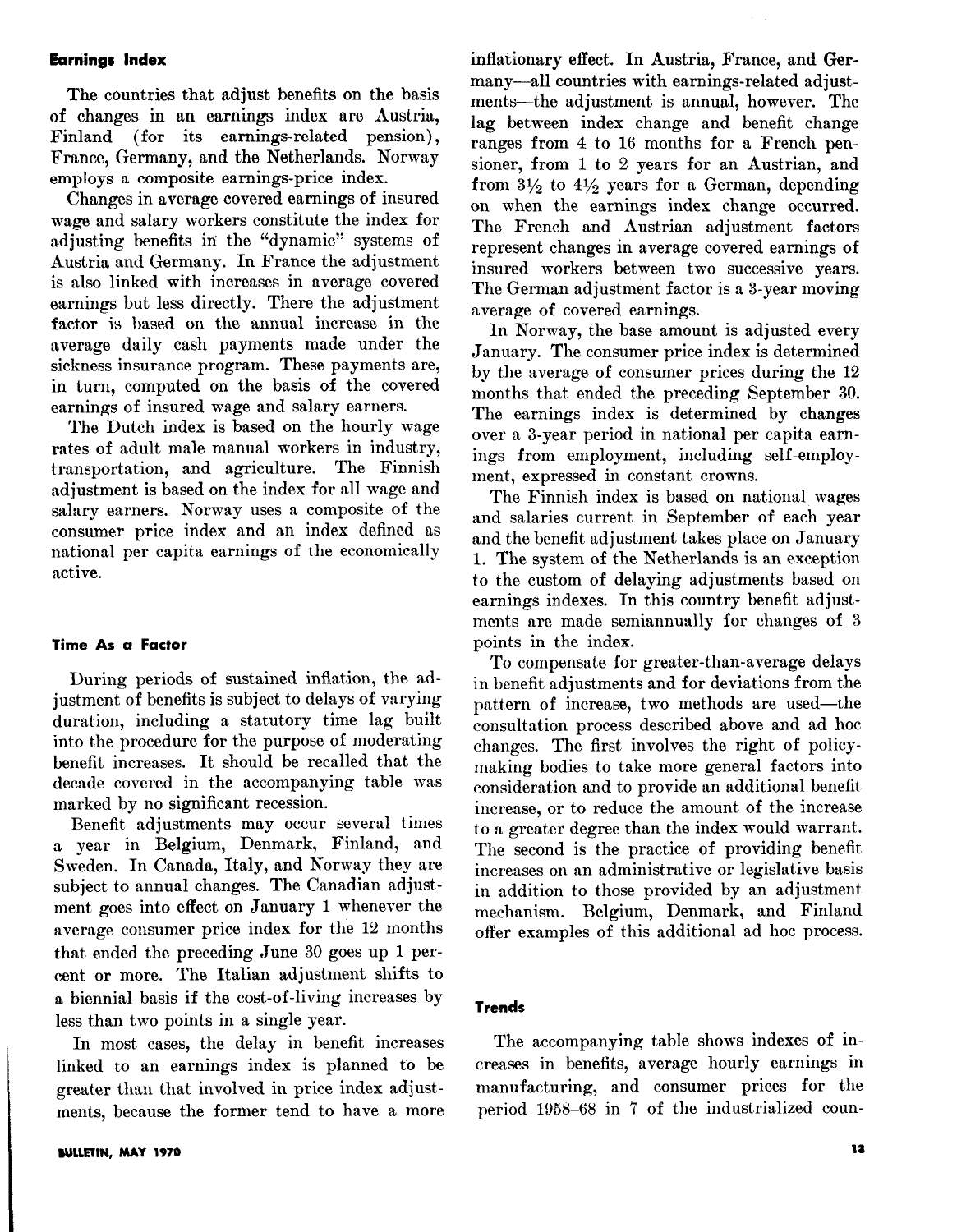tries with adjustments and, for comparison, in New Zealand, the United Kingdom, and the United States. The pension index represents the actual changes in average old-age benefits for all of the countries, with 1958 used as the base year wherever possible. The earnings index represents average hourly earnings for workers in manufacturing. The price index is an international consumer price index prepared by the U.S. Bureau of Labor Statistics. The data cover seven countries with automatic adjustment and three with an ad hoc approach. Austria, Canada, Italy, and

Norway are not included because their adjustment systems are too recent to show significant trends.

By and large, the data indicate that pensioners in countries with automatic adjustment fared better both on a year-to-year basis and over the decade covered. Among the three countries with ad hoc adjustments, the benefit indexes moved more nearly in relation to the earnings indexes in New Zealand and the United Kingdom than those for countries with automatic adjustments. In the United Kingdom there were significant liberalizations of the flat pension during this

Movement of pensions, average hourly earnings, and consumer prices in selected countries, 1958-68

 $[1958 - 100]$ 

| Country and index                                             | 1958                                                           | 1959              | 1960              | 1961              | 1962              | 1963              | 1964              | 1965              | 1966              | 1967                  | 1968                  |
|---------------------------------------------------------------|----------------------------------------------------------------|-------------------|-------------------|-------------------|-------------------|-------------------|-------------------|-------------------|-------------------|-----------------------|-----------------------|
|                                                               | Countries with automatic and semiautomatic pension adjustments |                   |                   |                   |                   |                   |                   |                   |                   |                       |                       |
| Belgium:<br>Pensions <sup>1</sup><br>Earnings<br>Prices       | 100<br>100<br>100                                              | 102<br>102<br>101 | 102<br>106<br>102 | 112<br>111<br>102 | 124<br>119<br>104 | 127<br>130<br>106 | 130<br>146<br>111 | 139<br>158<br>115 | 152<br>174<br>120 | 156<br>184<br>123     | 197<br>194<br>127     |
| Denmark:<br>Pensions <sup>3</sup><br>Earnings                 |                                                                |                   |                   | 100<br>100        | 105<br>110        | 119<br>119        | 127<br>130        | 141<br>145        | 151<br>162<br>142 | 174<br>177<br>153     | 196<br>202<br>165     |
| Prices<br>Finland:                                            | 100                                                            | 102               | 103               | 107               | 114               | 121               | 125               | 135               |                   |                       |                       |
| Pensions *<br>Earnings<br>Prices                              | 100<br>100<br>100                                              | 114<br>106<br>102 | 125<br>112<br>105 | 135<br>121<br>107 | 155<br>128<br>112 | 180<br>136<br>117 | 202<br>156<br>132 | 224<br>169<br>138 | 239<br>183<br>143 | 253<br>194<br>155     | 267<br>221<br>164     |
| France:<br>Pensions 4<br>Earnings<br>Prices                   | 100<br>100<br>100                                              | 114<br>106<br>106 | 125<br>115<br>110 | 135<br>124<br>114 | 155<br>135<br>119 | 180<br>146<br>126 | 202<br>155<br>129 | 224<br>164<br>132 | 239<br>174<br>136 | 253<br>186<br>140     | 267<br>* 208<br>146   |
| Germany (Federal Republic):<br>Pensions<br>Earnings<br>Prices | 100<br>100<br>100                                              | 106<br>106<br>101 | 112<br>117<br>102 | 118<br>130<br>105 | 124<br>145<br>108 | 133<br>155<br>111 | 143<br>168<br>114 | 157<br>185<br>118 | 170<br>198<br>122 | 183<br>205<br>123     | 198<br>214<br>125     |
| Netherlands:<br>Pensions<br>Earnings<br>Prices                | 100<br>100<br>100                                              | 100<br>104<br>101 | 117<br>120<br>103 | 117<br>136<br>105 | 140<br>149<br>107 | 162<br>159<br>111 | 182<br>183<br>117 | 270<br>199<br>121 | 298<br>217<br>129 | 323<br>233<br>133     | 347<br>255<br>138     |
| Sweden:<br>Pensions 6<br><b>Earnings</b><br>$Prices$          | 100<br>100<br>100                                              | 102<br>104<br>101 | 106<br>111<br>105 | 108<br>120<br>107 | 112<br>130<br>112 | 118<br>140<br>115 | 120<br>152<br>119 | 130<br>168<br>125 | 138<br>184<br>133 | 142<br>' 200<br>* 139 | 145<br>* 215<br>* 141 |
|                                                               | Countries with ad hoc adjustments                              |                   |                   |                   |                   |                   |                   |                   |                   |                       |                       |
| New Zealand:                                                  |                                                                |                   |                   | . 1               |                   | 100<br>100<br>100 | 102<br>105<br>104 | 100<br>111<br>107 | 118<br>117<br>110 | 120<br>123<br>117     | 126<br>128<br>122     |
| United Kimgdom:<br>Prices                                     | 100<br>100<br>100                                              | 100<br>105<br>101 | 100<br>114<br>102 | 115<br>121<br>105 | 115<br>126<br>110 | 135<br>132<br>112 | 135<br>142<br>115 | 160<br>156<br>121 | 160<br>165<br>126 | 180<br>172<br>129     | 180<br>184<br>135     |
| United States:<br>Pensions<br><b>Earnings</b><br>Prices       | 100<br>100<br>100                                              | 107<br>104<br>101 | 107<br>107<br>102 | 107<br>110<br>104 | 107<br>113<br>105 | 107<br>117<br>106 | 107<br>120<br>107 | 114<br>124<br>109 | 114<br>129<br>112 | 114<br>134<br>116     | 129<br>143<br>120     |

<sup>1</sup> Pension index for wage earners. Includes seven ad hoc increases in the adjustment base, as well as automatic adjustments for changes in the retail price index.

Adjustments in minimum universal pension. <sup>3</sup> Average pension, including ad hoc increases in base, as well as automatic adinstments.

Based on official coefficients.

Estimated.

Official base with annual cost-of-living adjustment. Thereases in superannuation benefit.<br>
\* Increases in flat-rate benefit.

<sup>9</sup> Man only

Sources: Data on average hourly earnings and consumer price indexes from

Office of Foreign Labor and Trade, Bureau of Labor Statistics. Ministére de la Prevoyance Sociale, Annuaire Statistique de la Sécurité Sociale, Bruxelles, 1988, p. 114. Federation Nationale des Organismes de Securité Socia